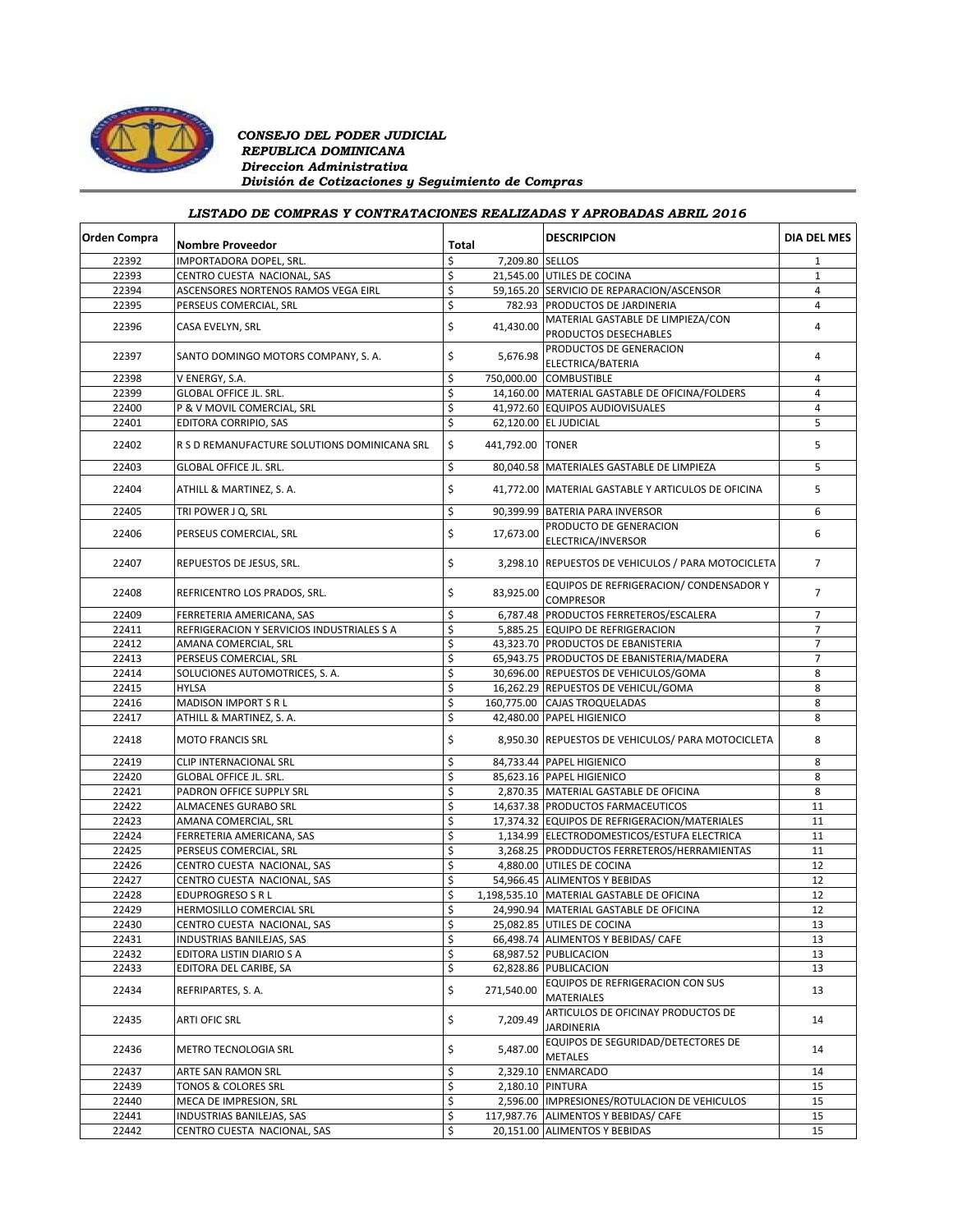

### *CONSEJO DEL PODER JUDICIAL REPUBLICA DOMINICANA Direccion Administrativa División de Cotizaciones y Seguimiento de Compras*

# *LISTADO DE COMPRAS Y CONTRATACIONES REALIZADAS Y APROBADAS ABRIL 2016*

| <b>Orden Compra</b> | <b>Nombre Proveedor</b>                             | Total |                   | <b>DESCRIPCION</b>                                    | <b>DIA DEL MES</b> |
|---------------------|-----------------------------------------------------|-------|-------------------|-------------------------------------------------------|--------------------|
| 22443               | <b>HYLSA</b>                                        | \$    |                   | 31,792.32 REPUESTOS DE VEHICULO/GOMA                  | 18                 |
| 22444               | PADRON OFFICE SUPPLY SRL                            | \$    |                   | 4,455.00 ARTICULOS DE OFICINA/CALCULADORA             | 18                 |
| 22445               | EVERPRINT TECHNOLOGIES DOMINICANA SRL               | \$    |                   | 2,737.60 TONER/CE278A                                 | 18                 |
| 22446               | CENTRO CUESTA NACIONAL, SAS                         | \$    |                   | 6,595.00 ELECTRODOMESTI CO/BEBEDERO                   | 18                 |
| 22447               | COMERCIAL SANTANA, SRL.                             | \$    |                   | 11,859.00 REPUESTOS DE VEHICULOS/ BATERIA             | 18                 |
| 22448               | COMERCIAL SANTANA, SRL.                             | \$    |                   | 7,847.00 REPUESTOS DE VEHICULOS/GOMAS                 | 18                 |
| 22449               | ATHILL & MARTINEZ, S. A.                            | \$    |                   | 336,064.00 PAPEL HIGIENICO                            | 18                 |
| 22450               | GRUPO EMPRESARIAL VIMONT, SRL                       | \$    |                   | 67,000.00 IMPRESIONES/ AFICHE Y BROCHURE              | 18                 |
| 22451               | EDITORA HOY, SAS                                    | \$    |                   | 23,364.00 PUBLICACION                                 | 19                 |
| 22453               | CENTRO CUESTA NACIONAL, SAS                         | \$    |                   | 13,549.81 ALIMENTOS Y BEBIDAS                         | 19                 |
| 22454               | SUPLIDORES ELECTRICOS GARCIA SURIEL S. R. L.        | \$    | 104,475.43        | PRODUCTOS DE GENERACION<br>ELECTRICA/MATERIALES       | 19                 |
| 22455               | IMPORTADORA DOPEL, SRL.                             | \$    | 9.628.80 SELLO    |                                                       | 19                 |
| 22456               | NEW IMAGE SOLUTIONS AND MARKETING SRL               | \$    | 8,997.50 SELLO    |                                                       | 19                 |
| 22457               | SECURITY DEVELOPMENT CORPORATION, S. S., SRL        | \$    |                   | 535,771.86 EQUIPOS DE SEGURIDAD                       | 19                 |
| 22458               | SECURITY DEVELOPMENT CORPORATION, S. S., SRL        | \$    |                   | 418,595.56 EQUIPO DE SEGURIDAD                        | 19                 |
| 22459               | AVELINO ABREU, SAS                                  | \$    |                   | 46,999.52 REPUESTOS DE VEHICULOS/GOMAS                | 20                 |
| 22460               | IMPORTADORA DOPEL, SRL.                             | \$    | 1,227.20 SELLO    |                                                       | 20                 |
| 22461               | CORPORACION INTERNACIONAL DE NEGOCIOS NUNEZ,<br>SRL | \$    |                   | 17,150.00 REPUESTOS DE VEHICULOS/MOTOCICLETA          | 20                 |
| 22462               | CENTRO CUESTA NACIONAL, SAS                         | \$    |                   | 14,715.00 ELECTRODOMESTICOS/MATERIALES                | 20                 |
| 22463               | IMPRESORA DE LEON SRL                               | \$    |                   | 7,906.00 IMPRESIONES Y ENCUADERNACIONES/BROCHURE      | 20                 |
| 22464               | REFRICENTRO ALCANTARA, SRL                          | \$    |                   | 304,445.13 EQUIPOS GENERACION ELECTRICA Y MATERIALES  | 20                 |
| 22465               | GLOBAL OFFICE JL. SRL.                              | \$    |                   | 133,393.29   MATERIAL GASTABLE DE OFICINA             | 20                 |
| 22466               | AMADO IMPORT & EXPORT SRL                           | \$    | 40,124.98 MANIQUI |                                                       | 20                 |
| 22467               | REFRICOMFORT SRL                                    | \$    |                   | 87,745.51 EQUIPOS GENERACION ELECTRICA Y MATERIALES   | 20                 |
| 22469               | ANTONIO P HACHE & CO SAS                            | \$    | 42,409.85         | PRODUCTOS DE EBANISTERIA CON SUS<br><b>MATERIALES</b> | 20                 |
| 22470               | REFRIPARTES, S. A.                                  | \$    |                   | 73,200.00 EQUIPOS GENERACION ELECTRICA Y MATERIALES   | 20                 |
| 22471               | AMANA COMERCIAL, SRL                                | \$    |                   | 19,481.80 EQUIPOS GENERACION ELECTRICA Y MATERIALES   | 20                 |
| 22472               | FERRETERIA POPULAR, SRL                             | \$    |                   | 4,389.60 PRODUCTOS DE EBANISTERIA/ STAIN NOGAL        | 20                 |
| 22473               | PERSEUS COMERCIAL, SRL                              | \$    |                   | 1,109.68 PRODUCTOS DE EBANISTERIA/ COLA UNIVERSAL     | 20                 |
| 22474               | <b>INVERPACK, SRL</b>                               | \$    | 12,950.00         | PRODUCTOS DE GENERACION<br>ELECTRICA/BOMBILLOS        | 20                 |
| 22475               | MITOPALO POWER, SRL.                                | \$    | 576,000.00        | EQUIPOS GENERACION ELECTRICA Y MATERIALES             | 20                 |
| 22476               | SUPLIDORES ELECTRICOS GARCIA SURIEL S. R. L.        | \$    |                   | 145,400.00 EQUIPOS GENERACION ELECTRICA Y MATERIALES  | 20                 |
| 22477               | OFFICELINE S R L                                    | \$    |                   | 1,125.00 ARTICULOS DE OFICINA                         | 20                 |
| 22478               | FERRETERIA AMERICANA, SAS                           | \$    | 257,714.36        | EQUIPOS GENERACION ELECTRICA Y MATERIALES             | 20                 |
| 22479               | R S D REMANUFACTURE SOLUTIONS DOMINICANA SRL        | \$    | 472,000.00 TONER  |                                                       | 20                 |
| 22480               | PERSEUS COMERCIAL, SRL                              | \$    |                   | 49,399.50 PRODUCTOS DE EBANISTERIA CON MATERIALES     | 21                 |
| 22481               | CENTRO CUESTA NACIONAL, SAS                         | \$    |                   | 7,359.24 ALIMENTOS Y BEBIDAS                          | 21                 |
| 22482               | AMANA COMERCIAL, SRL                                | \$    |                   | 25,239.02 PRODUCTOS DE EBANISTERIA Y MATERIALES       | 21                 |
| 22483               | FERRETERIA & MADERAS BEATO S A                      | \$    |                   | 31,916.00 PRODUCTOS DE EBANISTERIA Y MATERIALES       | 21                 |
| 22484               | AMANA COMERCIAL, SRL                                | \$    |                   | 8,537.30 PRODUCTOS DE EBANISTERIA Y MATERIALES        | 21                 |
| 22485               | CENTRO CUESTA NACIONAL, SAS                         | \$    |                   | 4,230.00 UTILES DE COCINA                             | 22                 |
| 22486               | CENTRO CUESTA NACIONAL, SAS                         | \$    |                   | 4,310.00 UTILES DE COCINA                             | 22                 |
| 22487               | P & V MOVIL COMERCIAL, SRL                          | \$    |                   | 8,319.00 PRODUCTOS DE EBANISTERIA/ MADERA             | 22                 |
| 22488               | LAVANDERIA ROYAL SRL                                | \$    |                   | 113.044.00 SERVICIO DE LIMPIEZA/CORTINAS              | 22                 |
| 22489               | SBH TECNOLOGIA Y SEGURIDAD SRL                      | \$    |                   | 269,925.00 EQUIPOS DE SEGURIDAD                       | 22                 |